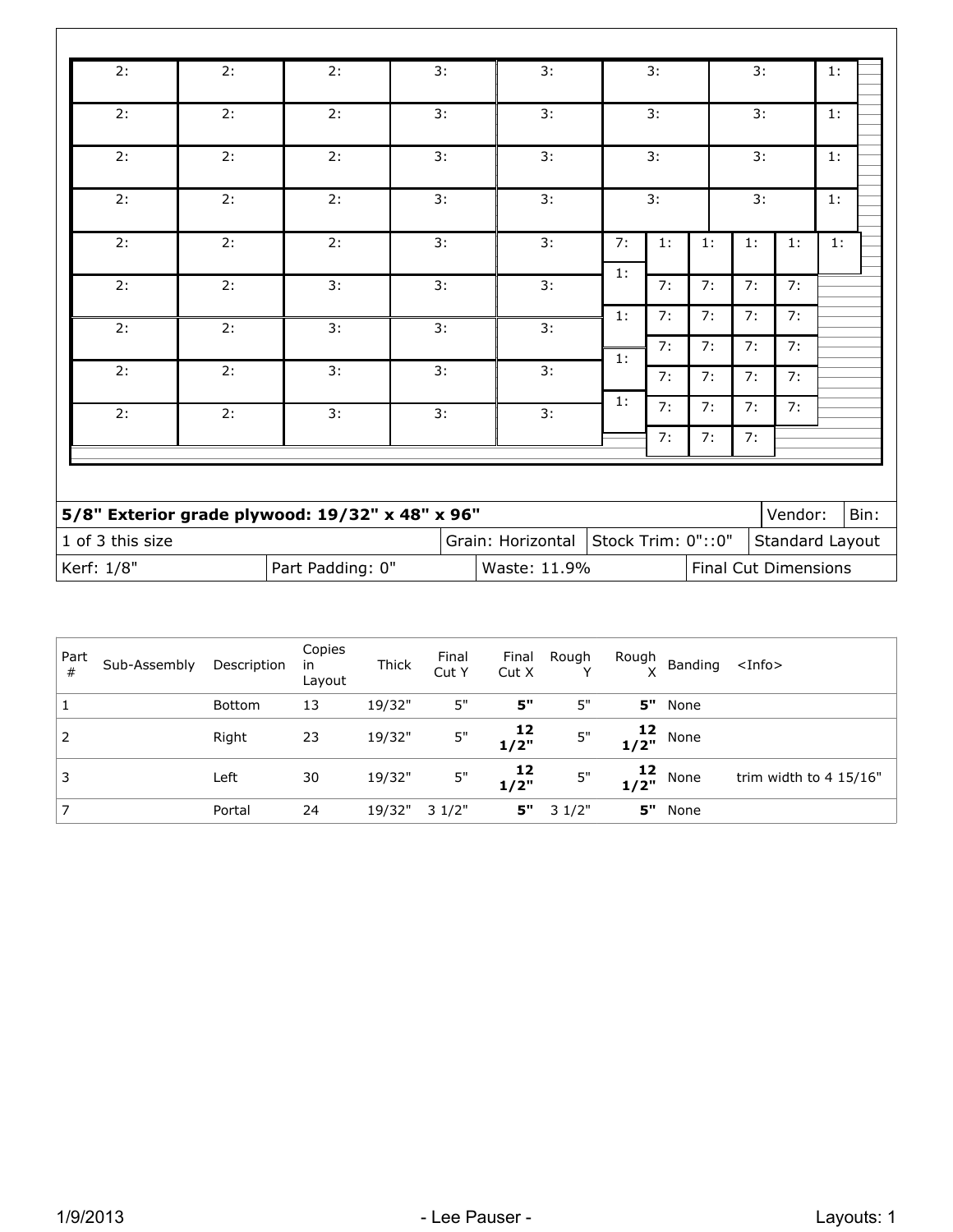| 5:               | 5:               | 4:                                              | 4: | 4:                                         |    | 4:                                    |    | 4:             |    | 1:      | 1:   |
|------------------|------------------|-------------------------------------------------|----|--------------------------------------------|----|---------------------------------------|----|----------------|----|---------|------|
| 5:               | 5:               | 4:                                              | 4: | 4:                                         |    | 4:                                    |    | 4:             |    | 1:      | 1:   |
| 5:               | 5:               | 4:                                              | 4: | 4:                                         |    | 4:                                    |    | 2:             |    | 1:      | 1:   |
| 5:               | 5:               | 4:                                              | 4: | 4:                                         | 4: |                                       |    | 2:             |    | 1:      | 1:   |
| 5:               | 5:               | 4:                                              | 4: | 4:                                         |    | 4:<br>4:<br>4:                        |    | 2:             |    | 1:      | 1:   |
|                  |                  |                                                 |    |                                            |    |                                       |    | 2:<br>2:<br>2: |    | 1:      | 1:   |
| 5:               | 5:               | 4:                                              | 4: | 4:                                         |    |                                       |    |                |    | 1:      | 1:   |
| 5:               | 2:               | 4:                                              | 4: | 4:                                         |    |                                       |    |                |    | 1:      | 1:   |
|                  | $\overline{9}$ : |                                                 |    |                                            | 7: | 7:                                    | 7: | 7:             | 7: | 7:      |      |
|                  |                  |                                                 |    |                                            |    |                                       |    |                |    |         |      |
|                  |                  | 5/8" Exterior grade plywood: 19/32" x 48" x 96" |    |                                            |    |                                       |    |                |    | Vendor: | Bin: |
| 2 of 3 this size |                  |                                                 |    | Grain: Horizontal                          |    | Stock Trim: 0"::0"<br>Standard Layout |    |                |    |         |      |
| Kerf: 1/8"       |                  | Part Padding: 0"                                |    | Waste: 6.2%<br><b>Final Cut Dimensions</b> |    |                                       |    |                |    |         |      |

| Sub-<br>Par<br>$t$ #<br>Assembly | Description                  | Copie<br>s in<br>Layou<br>t | <b>Thick</b>          | Final<br>Cut Y | Final<br>Cut X                           | Rough<br>Υ | X          | Rough Bandin<br>g       | $<$ Info $>$                  |
|----------------------------------|------------------------------|-----------------------------|-----------------------|----------------|------------------------------------------|------------|------------|-------------------------|-------------------------------|
| 1                                | <b>Bottom</b>                | 16                          | 19/32                 | 5"             | 5"                                       | 5"         | 5"         | None                    |                               |
| $\overline{2}$                   | Right                        | $\overline{7}$              | 19/32<br>$\mathbf{u}$ | 5"             | 12<br>1/2"                               | 5"         | 12         | $1/2$ <sup>"</sup> None |                               |
| 4                                | Front                        | 30                          | 19/32<br>$\mathbf{u}$ | 6<br>3/16"     | 11<br>3/4"                               | 6<br>3/16" | 11<br>3/4" | None                    |                               |
| 5                                | <b>Back</b>                  | 13                          | 19/32<br>ш            | 6<br>3/16"     | 12<br>3/4"                               | 6<br>3/16" | 12         | $3/4$ <sup>"</sup> None |                               |
| 7                                | Portal                       | 6                           | 19/32                 | 31/2"          | $\mathbf{5}^{\mathrm{u}}$                | 31/2"      | 5"         | None                    |                               |
| 8                                | Hanger Wire<br><b>Blocks</b> | $\overline{2}$              | 19/32                 | 11/2"          | 34<br>1/4"                               | 11/2"      | 34         | $1/4$ <sup>"</sup> None | finished to make 10<br>blocks |
| 9                                | Ladder Blocks                |                             | 19/32                 | 21/2"          | $\begin{array}{c} 27 \\ 1/2 \end{array}$ | 21/2"      | 27<br>1/2" | None                    | finished to make 10<br>blocks |